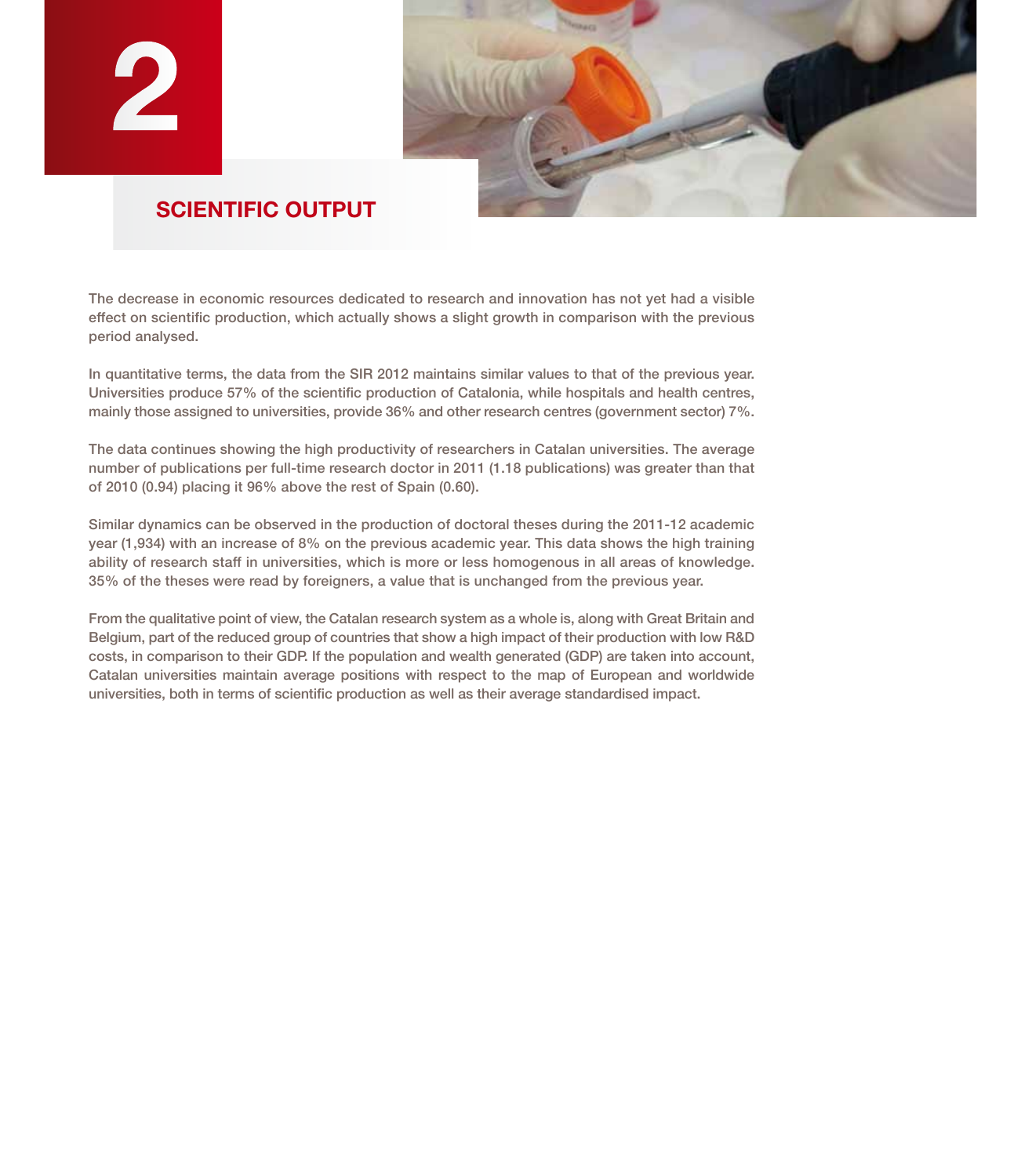#### **Publications and quality of scientific output 2.1**

**Table 2. Catalan research institutions by cientific output and impact, 2006-2010.**

| Institució                                                                   | Producció científica<br>$(2006 - 2010)$ | Variació (%)<br>prod. científica<br>SIR 2012-SIR 2011 | Impacte mitjà<br>normalitzat |
|------------------------------------------------------------------------------|-----------------------------------------|-------------------------------------------------------|------------------------------|
| Universitat de Barcelona                                                     | 15.611                                  | 6,7%                                                  | 1,4                          |
| Universitat Autònoma de Barcelona                                            | 13.174                                  | 9,9%                                                  | 1,4                          |
| Universitat Politècnica de Catalunya                                         | 11.235                                  | 10,4%                                                 | 1,2                          |
| Hospital Clínic i Provincial de Barcelona                                    | 5.980                                   | 1,0%                                                  | 2,1                          |
| Universitat Rovira i Virgili                                                 | 3.793                                   | 11,1%                                                 | 1,4                          |
| Hospital Universitari Vall d'Hebron                                          | 3.610                                   | 5,2%                                                  | 1,7                          |
| <b>Universitat Pompeu Fabra</b>                                              | 3.382                                   | 17,8%                                                 | 1,5                          |
| Institut d'Investigacions Biomèdiques August Pi i Sunyer                     | 2.526                                   | 15,8%                                                 | 2,1                          |
| Hospital de la Santa Creu i Sant Pau                                         | 2.524                                   | 4,0%                                                  | 1,5                          |
| Universitat de Girona                                                        | 2.279                                   | 11,6%                                                 | 1,3                          |
| Hospital del Mar                                                             | 2.013                                   | 9,2%                                                  | 1,4                          |
| Hospital Universitari de Bellvitge                                           | 1.878                                   | 6,1%                                                  | 1,4                          |
| Hospital Universitari Germans Trias i Pujol                                  | 1.825                                   | 7,3%                                                  | 1,9                          |
| <b>Universitat de Lleida</b>                                                 | 1.774                                   | 7,8%                                                  | 1,3                          |
| Centro de Investigación Biomédica en Red de Epidemiología<br>y Salud Pública | 1.671                                   | 10,2%                                                 | 1,7                          |
| Institut Municipal d'Investigació Mèdica                                     | 1.581                                   | 14,2%                                                 | 2,1                          |
| Institut de Recerca i Tecnologia Agroalimentàries                            | 1.262                                   | 13,5%                                                 | 1,4                          |
| Institut Català d'Oncologia, Hospitalet de Llobregat                         | 1.023                                   | 7,3%                                                  | 2,8                          |
| Institut d'Investigació Biomèdica de Bellvitge                               | 1.022                                   | 20,8%                                                 | 2,2                          |
| Hospital de Sant Joan de Déu d'Esplugues de Llobregat                        | 957                                     | 6,9%                                                  | 1,2                          |
| Institut d'Estudis Espacials de Catalunya                                    | 907                                     | 20,5%                                                 | 2,9                          |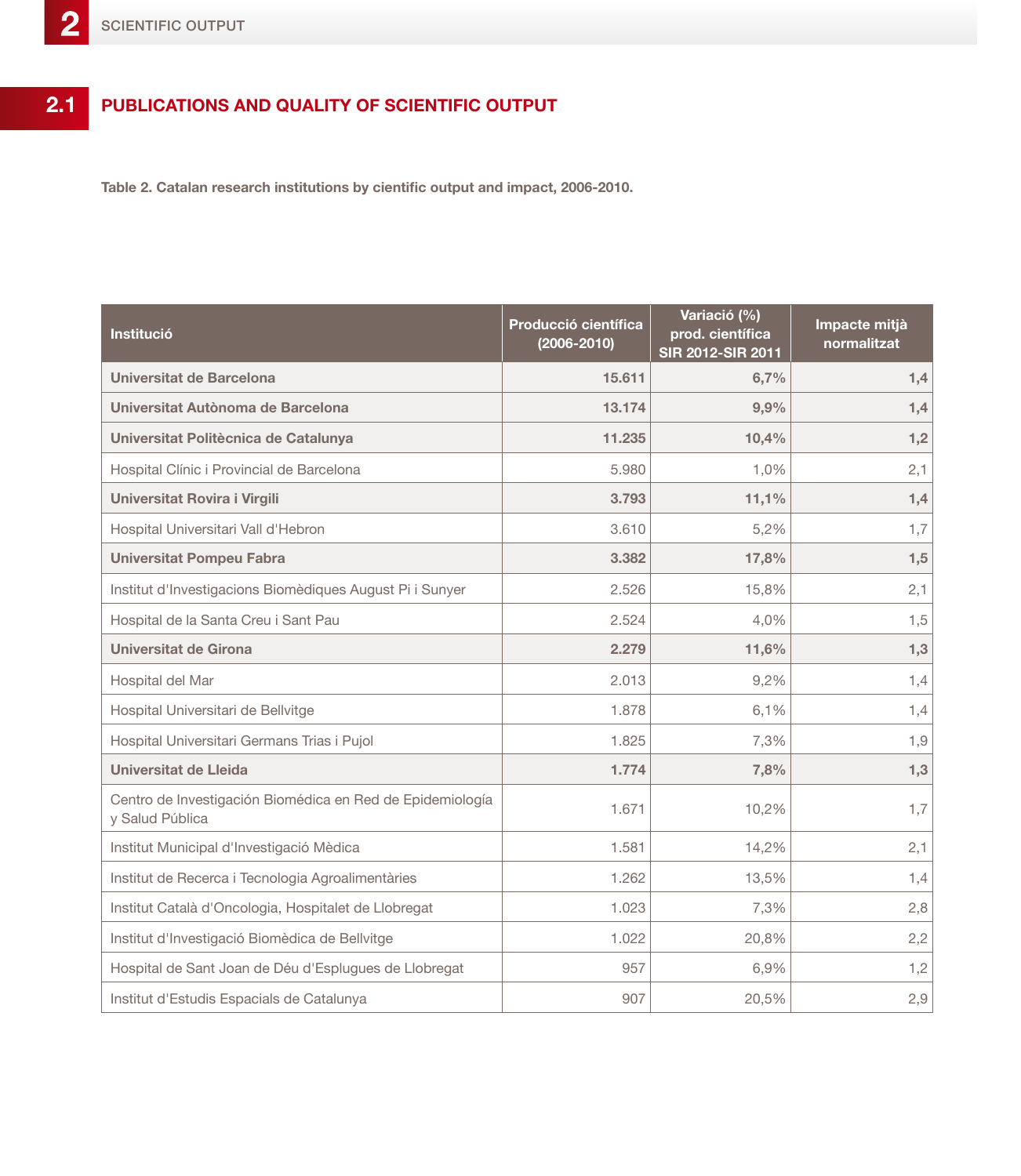| Institució                                                                                   | Producció científica<br>$(2006 - 2010)$ | Variació (%)<br>prod. científica<br>SIR 2012-SIR 2011 | Impacte mitjà<br>normalitzat |
|----------------------------------------------------------------------------------------------|-----------------------------------------|-------------------------------------------------------|------------------------------|
| Institut de Ciències Fotòniques                                                              | 872                                     | 9,3%                                                  | 2,0                          |
| Corporació Sanitària Parc Taulí                                                              | 833                                     | 6,0%                                                  | 1,1                          |
| Centro de Investigación Biomédica en Red de Enfermedades<br>Hepáticas y Digestivas           | 824                                     | 49,8%                                                 | 1,8                          |
| Institut de Recerca Biomèdica                                                                | 733                                     | 13,1%                                                 | 1,4                          |
| Universitat Ramon Llull                                                                      | 721                                     | 15,4%                                                 | 0,9                          |
| Institut de Física d'Altes Energies                                                          | 682                                     | $-2,8%$                                               | 2,1                          |
| Centre de Regulació Genòmica                                                                 | 657                                     | 25,6%                                                 | 2,1                          |
| Institut Català d'Investigació Química                                                       | 634                                     | 12,6%                                                 | 2,4                          |
| Hospital Universitari de Girona Dr. Josep Trueta                                             | 592                                     | 6,5%                                                  | 1,8                          |
| Institut Català de Ciències Cardiovasculars                                                  | 580                                     |                                                       | 1,5                          |
| Centre Tecnològic de Telecomunicacions de Catalunya                                          | 565                                     | 43,0%                                                 | 1,2                          |
| Institut Català de la Salut                                                                  | 545                                     | 1,7%                                                  | 1,0                          |
| <b>Barcelona Supercomputing Center</b>                                                       | 539                                     | 45,7%                                                 | 1,6                          |
| Hospital Universitari de Tarragona Joan XXIII                                                | 538                                     | 14,5%                                                 | 1,3                          |
| Institut Català de Nanotecnologia                                                            | 422                                     |                                                       | 2,2                          |
| Universitat Oberta de Catalunya                                                              | 412                                     | 35,1%                                                 | 1,0                          |
| Centro de Investigación Biomédica en Red de Diabetes y<br>Enfermedades Metabólicas Asociadas | 312                                     | 90,2%                                                 | 2,0                          |
| Institut de Bioenginyeria de Catalunya                                                       | 270                                     |                                                       | 1,4                          |
| Institut d'Investigació Sanitària Pere Virgili                                               | 161                                     |                                                       | 1,6                          |

*Font: Elaboració pròpia a partir de l'Informe mundial SIR, edicions 2011 i 2012.*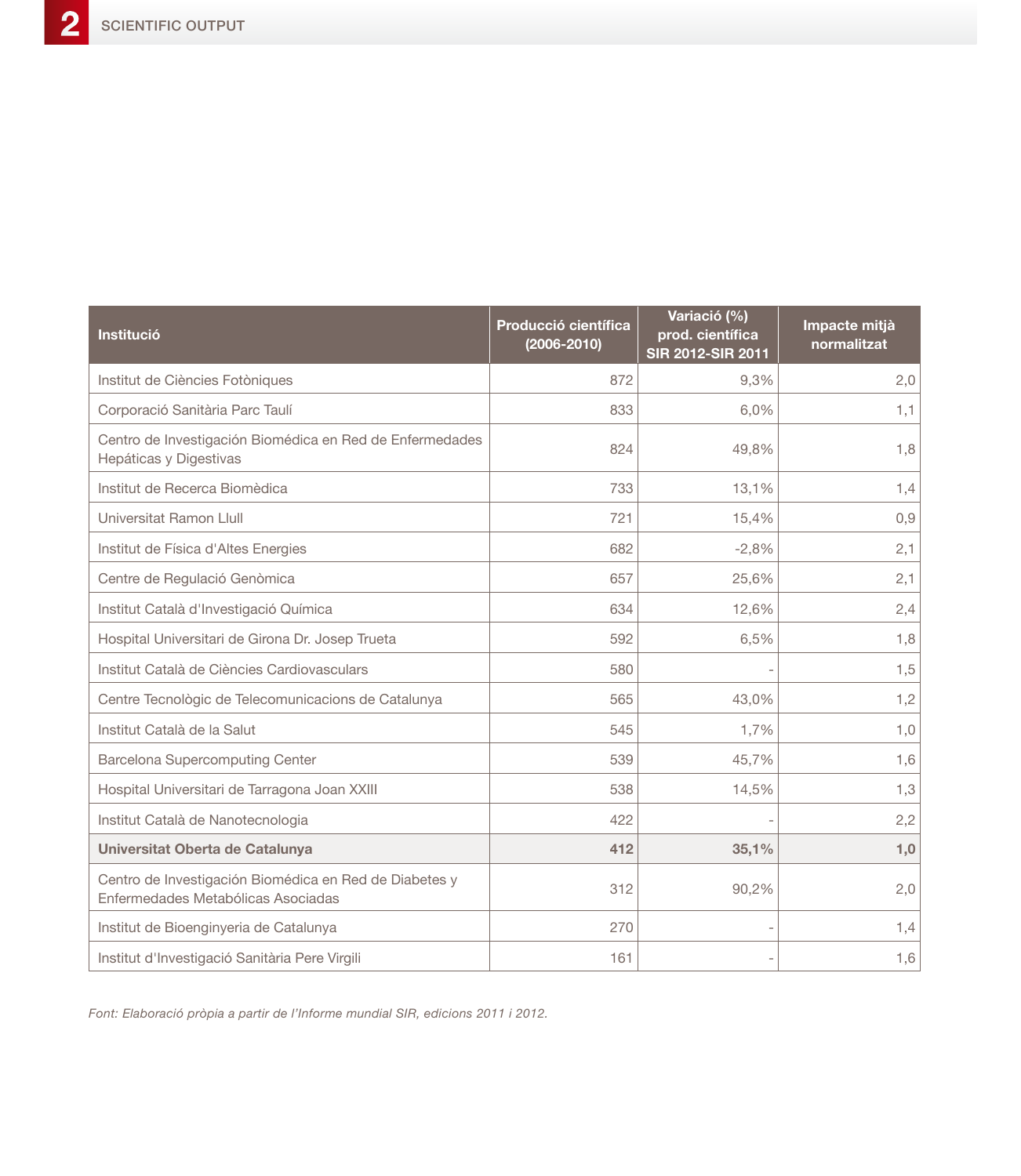**Table 3. Spanish universities by impact**  and scientific output, 2006-2010.

| <b>Universitat</b>       | Impacte mitjà<br>normalitzat | Producció<br>científica<br>$(2006 - 2010)$ |
|--------------------------|------------------------------|--------------------------------------------|
| <b>Pompeu Fabra</b>      | 1,5                          | 3.382                                      |
| Autònoma de Barcelona    | 1,4                          | 13.174                                     |
| <b>Barcelona</b>         | 1,4                          | 15.611                                     |
| Rovira i Virgili         | 1,4                          | 3.793                                      |
| Autònoma de Madrid       | 1,3                          | 10.451                                     |
| Cantàbria                | 1,3                          | 3.583                                      |
| Girona                   | 1,3                          | 2.279                                      |
| <b>Illes Balears</b>     | 1,3                          | 2.941                                      |
| Jaume I                  | 1,3                          | 2.210                                      |
| Lleida                   | 1,3                          | 1.774                                      |
| València                 | 1,3                          | 11.027                                     |
| <b>Burgos</b>            | 1,2                          | 782                                        |
| Castella-la Manxa        | 1,2                          | 4.672                                      |
| Còrdova                  | 1,2                          | 3.199                                      |
| Granada                  | 1,2                          | 8.982                                      |
| Huelva                   | 1,2                          | 1.169                                      |
| Miguel Hernández         | 1,2                          | 2.661                                      |
| Oviedo                   | 1,2                          | 5.486                                      |
| Politècnica de Catalunya | 1,2                          | 11.235                                     |
| Politècnica de València  | 1,2                          | 8.382                                      |
| Santiago de Compostel·la | 1,2                          | 7.027                                      |
| Saragossa                | 1,2                          | 7.734                                      |
| Sevilla                  | 1,2                          | 7.960                                      |
| Vigo                     | 1,2                          | 4.504                                      |
| Alacant                  | 1,1                          | 3.719                                      |
| Complutense de Madrid    | 1,1                          | 13.303                                     |
| Jaén                     | 1,1                          | 2.081                                      |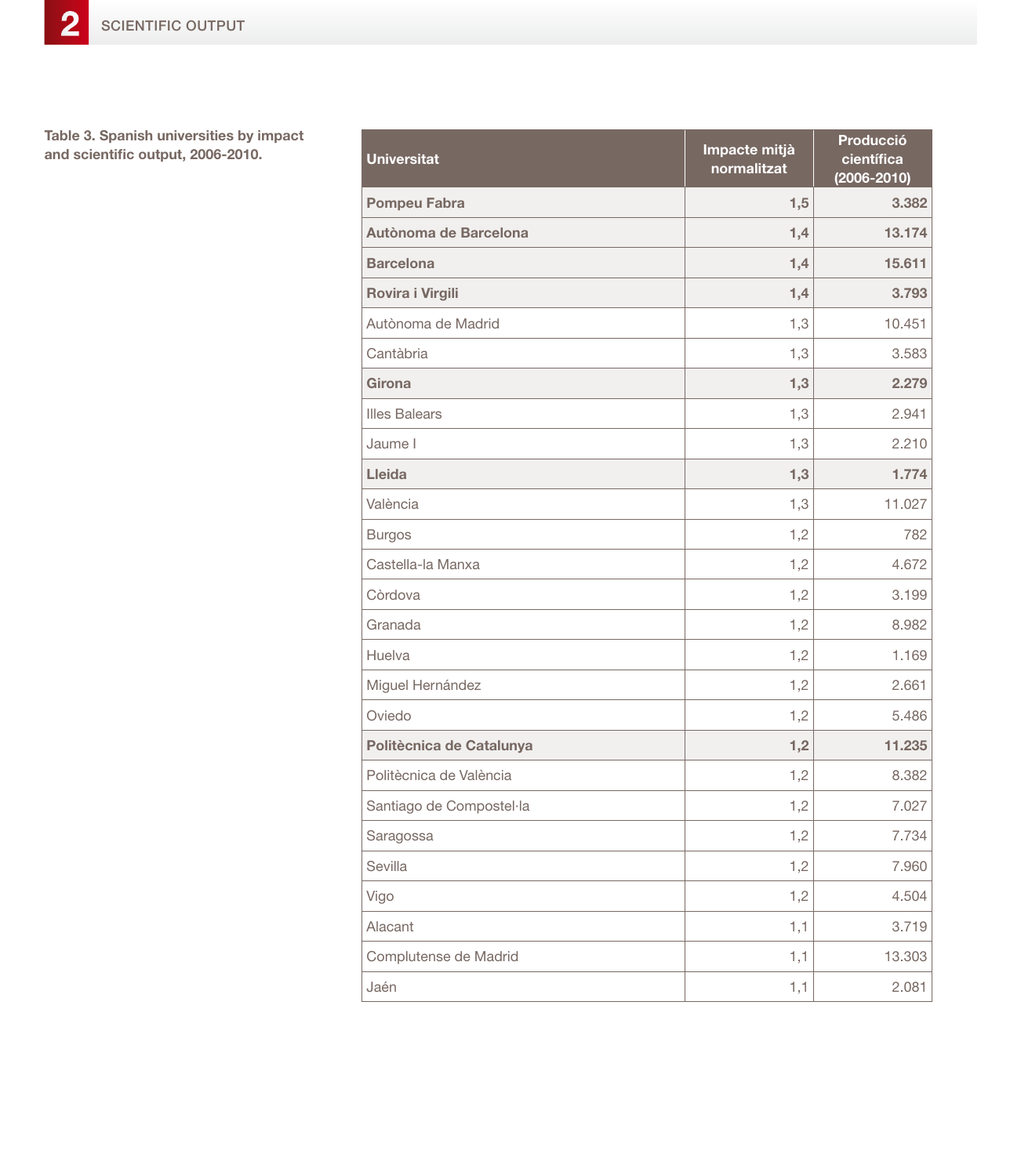| <b>Universitat</b>              | Impacte mitjà<br>normalitzat | Producció<br>científica<br>$(2006 - 2010)$ |
|---------------------------------|------------------------------|--------------------------------------------|
| Màlaga                          | 1,1                          | 3.984                                      |
| Múrcia                          | 1,1                          | 4.357                                      |
| Navarra                         | 1,1                          | 4.433                                      |
| Pablo de Olavide                | 1,1                          | 1.336                                      |
| País Basc                       | 1,1                          | 7.570                                      |
| Pública de Navarra              | 1,1                          | 1.898                                      |
| Rey Juan Carlos                 | 1,1                          | 2.563                                      |
| Almeria                         | 1,0                          | 1.782                                      |
| Cadis                           | 1,0                          | 1.919                                      |
| Carlos III de Madrid            | 1,0                          | 3.916                                      |
| Extremadura                     | 1,0                          | 3.061                                      |
| La Laguna                       | 1,0                          | 3.404                                      |
| La Rioja                        | 1,0                          | 710                                        |
| Lleó                            | 1,0                          | 1.460                                      |
| Oberta de Catalunya             | 1,0                          | 412                                        |
| Politècnica de Cartagena        | 1,0                          | 1.589                                      |
| Politècnica de Madrid           | 1,0                          | 7.872                                      |
| Salamanca                       | 1,0                          | 4.059                                      |
| Alcalá                          | 0,9                          | 3.602                                      |
| La Corunya                      | 0,9                          | 2.439                                      |
| Las Palmas de Gran Canaria      | 0,9                          | 1.719                                      |
| Ramon Llull                     | 0,9                          | 721                                        |
| Valladolid                      | 0,9                          | 3.942                                      |
| Cardenal Herrera CEU            | 0,8                          | 373                                        |
| Nacional d'Educació a Distància | 0,8                          | 1.890                                      |
| San Pablo CEU                   | 0,8                          | 505                                        |

**The quality of scientific output of public universities, measured by normalised average impact, is above the world average, which is set to 1, and is near the top in the ranking of all Spanish universities.**

"

*Font: Elaboració pròpia a partir de l'Informe mundial SIR 2012.*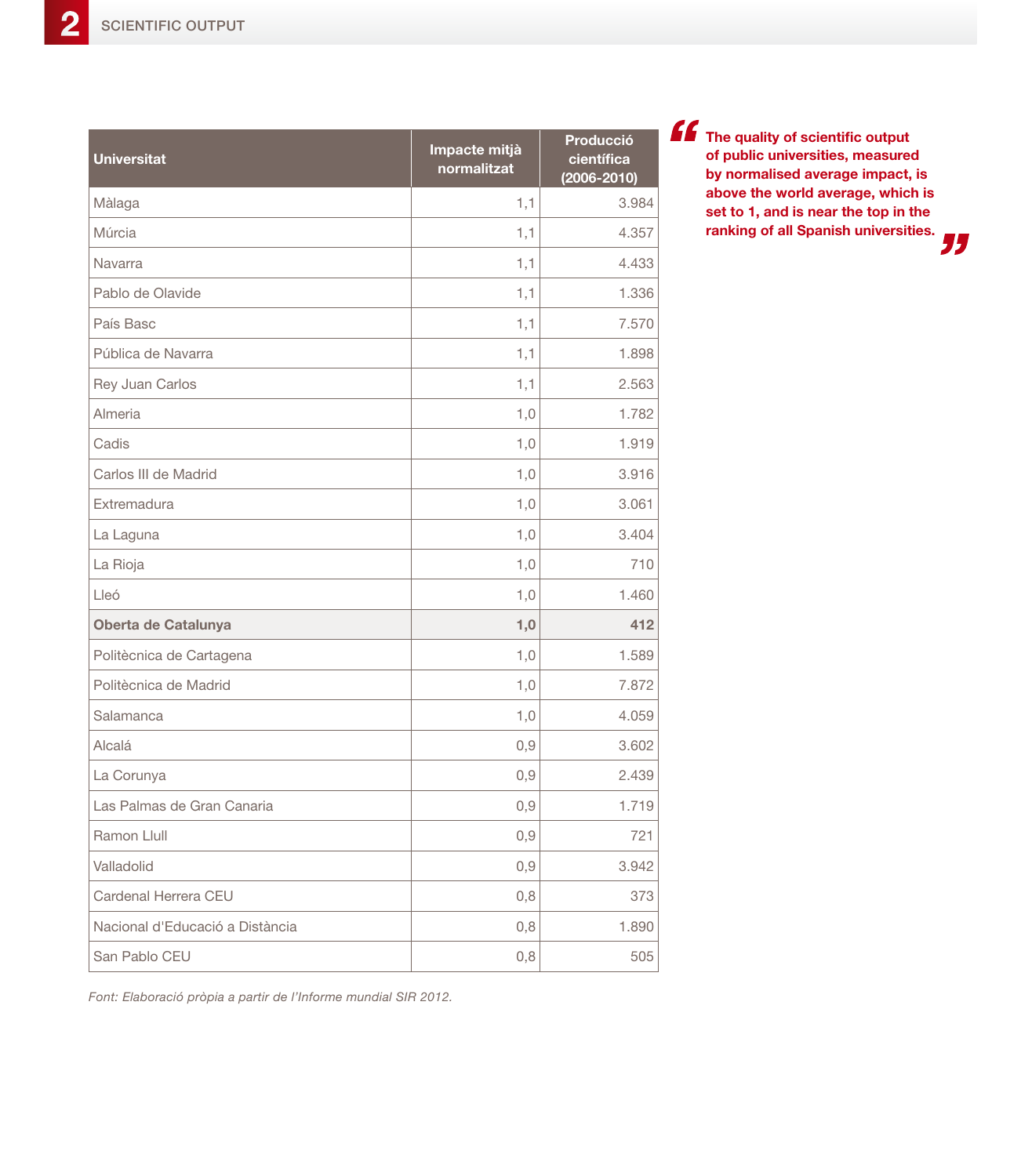**Map 2. Theses read according to international student origin, 2011-12 academic year.**



### *Font: UNEIX i UOC. Nombre de tesis*

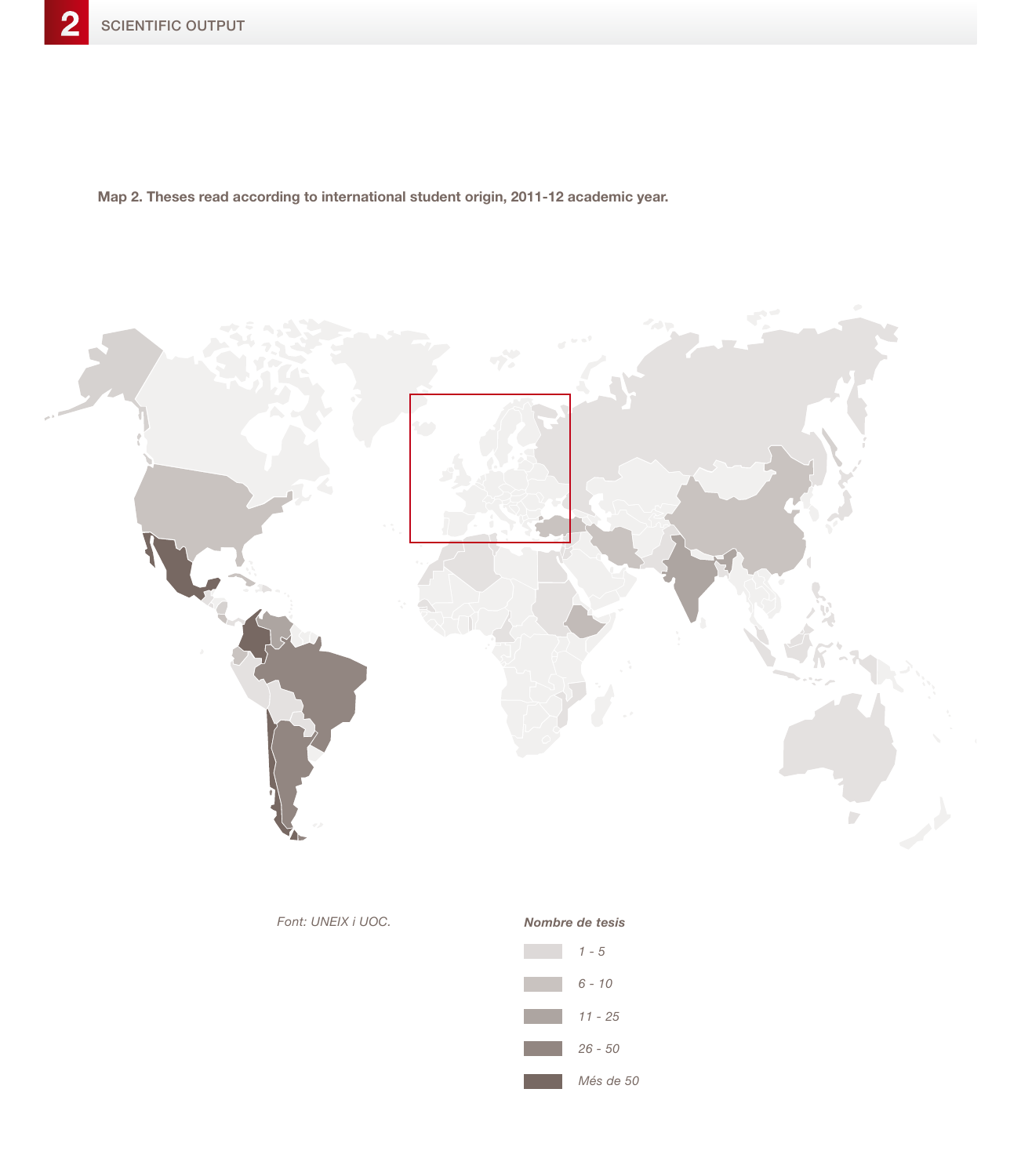

**35% of theses (684) read in the 2011-12 academic year were from international students, mainly the EU and Latin America.**<br> **international students, mainly the EU and Latin America.**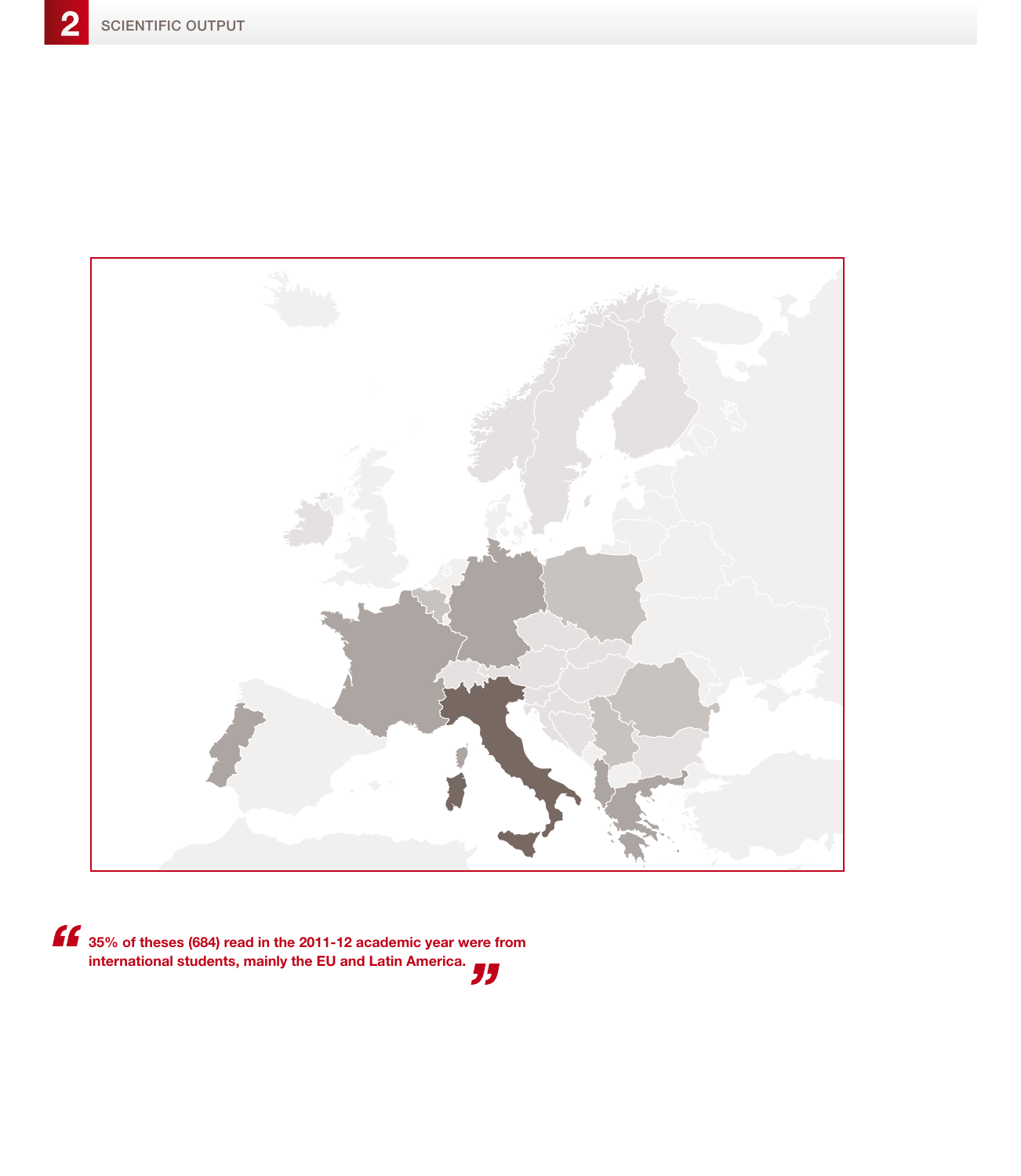### **El resultat de la formació per a la recerca: la tesi doctoral**

**Figure 8. Doctoral theses read in Catalan public universities. 2007-08 to 2011-12 academic years.**



**Figure 9. Doctoral theses read by area of knowledge, 2011-12 academic year.**

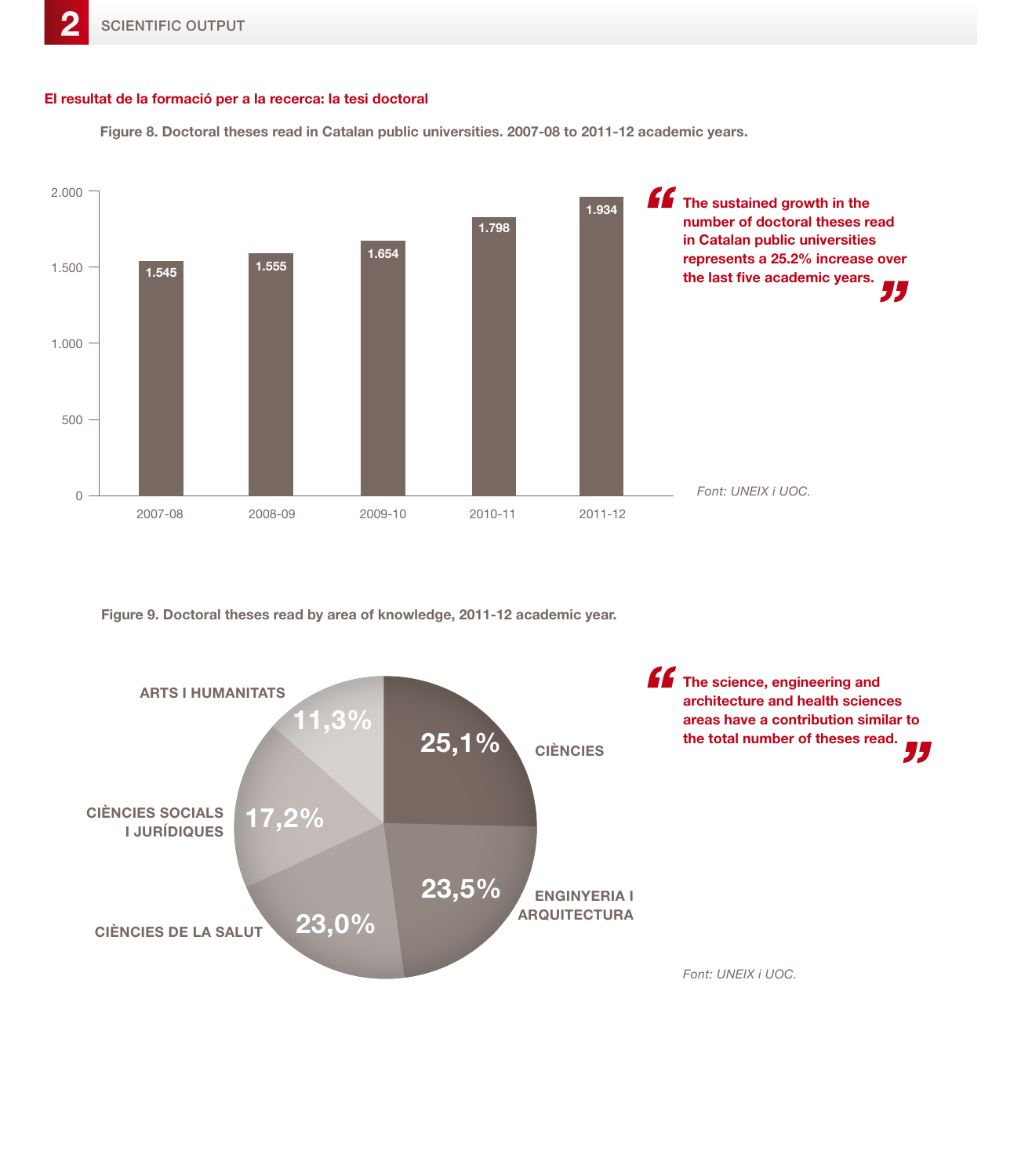# **2.2 Scientific output and efficiency**

**Table 4. Publications by teaching and research staff (FTE) at Spanish public universities, 2012.**

*Font: Elaboració pròpia a partir de Web of Science (Web of Knowledge). Data d'extracció: 01/03/2013. Les dades del PDI (EJC) s'han obtingut del Sistema Integrat d'Informació Universitària (SIIU). Data de referència: 31/12/2010.*

| <b>Universitat</b>       | Publ. | PDI (EJC) | Publ./PDI<br>(EJC) |
|--------------------------|-------|-----------|--------------------|
| Autònoma de Barcelona    | 3.765 | 2.028     | 1,86               |
| <b>Pompeu Fabra</b>      | 897   | 611       | 1,47               |
| <b>Barcelona</b>         | 4.066 | 3.282     | 1,24               |
| Autònoma de Madrid       | 2.319 | 1.910     | 1,21               |
| Rovira i Virgili         | 849   | 839       | 1,01               |
| València                 | 2.450 | 2.610     | 0,94               |
| Cantàbria                | 732   | 867       | 0,84               |
| Santiago de Compostel·la | 1.581 | 1.878     | 0,84               |
| Miguel Hernández         | 527   | 667       | 0,79               |
| Granada                  | 2.421 | 3.222     | 0,75               |
| <b>Girona</b>            | 583   | 783       | 0,74               |
| Politècnica de Catalunya | 1.590 | 2.146     | 0,74               |
| Vigo                     | 864   | 1.171     | 0,74               |
| Còrdova                  | 796   | 1.090     | 0,73               |
| Saragossa                | 1.773 | 2.502     | 0,71               |
| Oviedo                   | 1.254 | 1.803     | 0,70               |
| Jaume I                  | 506   | 731       | 0,69               |
| Lleida                   | 382   | 558       | 0,68               |
| Múrcia                   | 1.159 | 1.746     | 0,66               |
| Politècnica de València  | 1.484 | 2.261     | 0,66               |
| Complutense de Madrid    | 2.862 | 4.472     | 0,64               |
| Politècnica de Cartagena | 286   | 450       | 0,64               |
| <b>Illes Balears</b>     | 460   | 737       | 0,62               |
| Almeria                  | 412   | 674       | 0,61               |
| Carlos III de Madrid     | 714   | 1.214     | 0,59               |
| La Laguna                | 864   | 1.489     | 0,58               |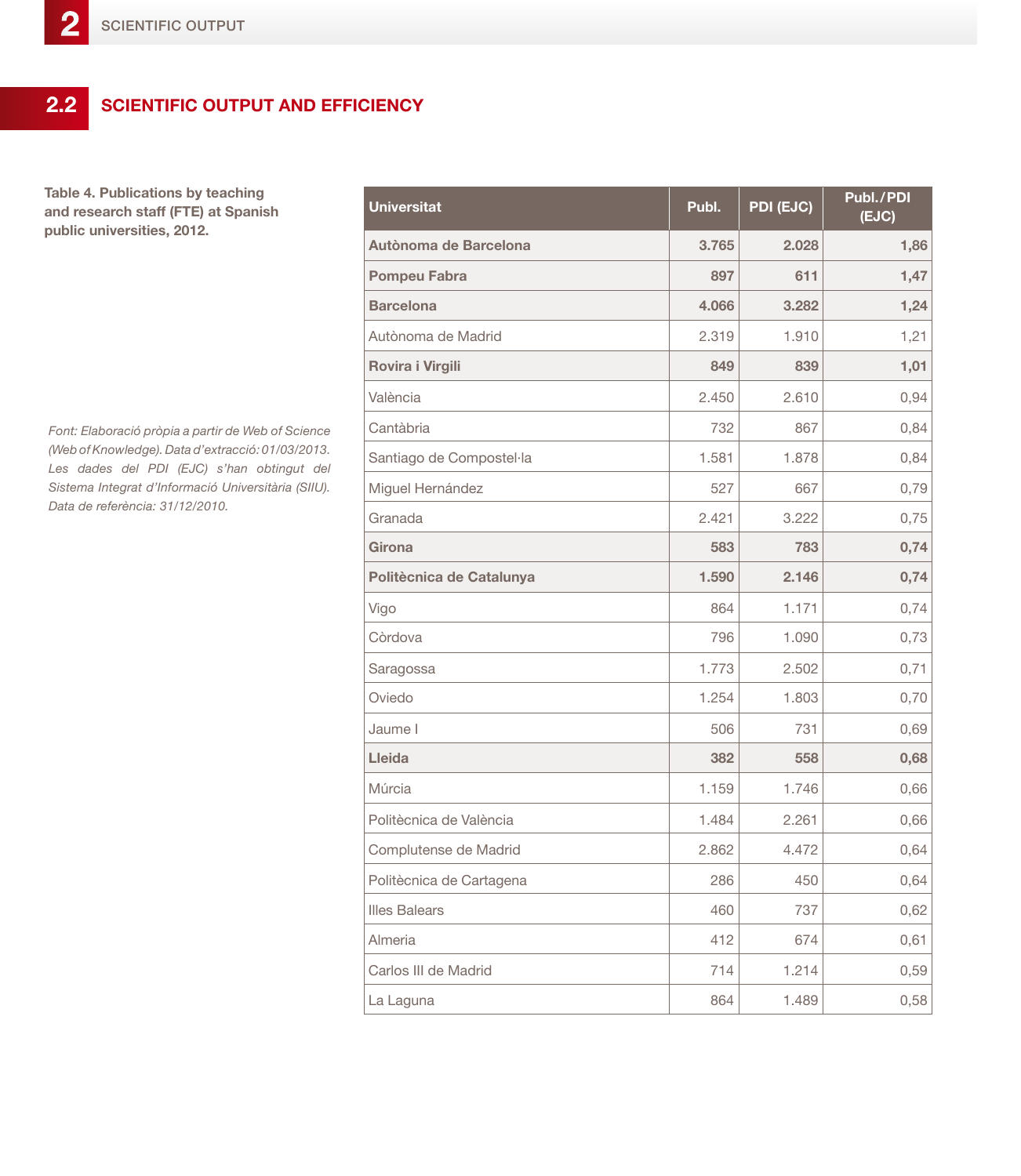| <b>Universitat</b>                      | Publ.  | PDI (EJC) | Publ./PDI<br>(EJC) |
|-----------------------------------------|--------|-----------|--------------------|
| La Rioja                                | 206    | 366       | 0,56               |
| Alcalá                                  | 630    | 1.119     | 0,56               |
| Lleó                                    | 394    | 718       | 0,55               |
| Jaén                                    | 510    | 941       | 0,54               |
| Pública de Navarra                      | 331    | 623       | 0,53               |
| Pablo de Olavide                        | 346    | 659       | 0,53               |
| Alacant                                 | 807    | 1.554     | 0,52               |
| Castella-la Manxa                       | 890    | 1.748     | 0,51               |
| Salamanca                               | 914    | 1.797     | 0,51               |
| País Basc                               | 1.796  | 3.583     | 0,50               |
| Sevilla                                 | 1.730  | 3.561     | 0,49               |
| Politècnica de Madrid                   | 1.333  | 2.807     | 0,47               |
| Huelva                                  | 308    | 686       | 0,45               |
| Màlaga                                  | 794    | 1.807     | 0,44               |
| Extremadura                             | 672    | 1.534     | 0,44               |
| Rey Juan Carlos                         | 569    | 1.314     | 0,43               |
| Valladolid                              | 730    | 1.835     | 0,40               |
| La Corunya                              | 485    | 1.248     | 0,39               |
| <b>Burgos</b>                           | 187    | 520       | 0,36               |
| Cadis                                   | 403    | 1.225     | 0,33               |
| Las Palmas de Gran Canaria              | 377    | 1.215     | 0,31               |
| Nacional d'Educació a Distància         | 389    | 1.278     | 0,30               |
| Total de les universitats de l'Estat    | 50.397 | 73.877    | 0,68               |
| Total de les universitats catalanes     | 12.132 | 10.247    | 1,18               |
| Universitats de l'Estat menys Catalunya | 38.265 | 63.630    | 0,60               |

**Catalan public university teaching and research staff also occupy the top positions in scientific output among all Spanish universities.** "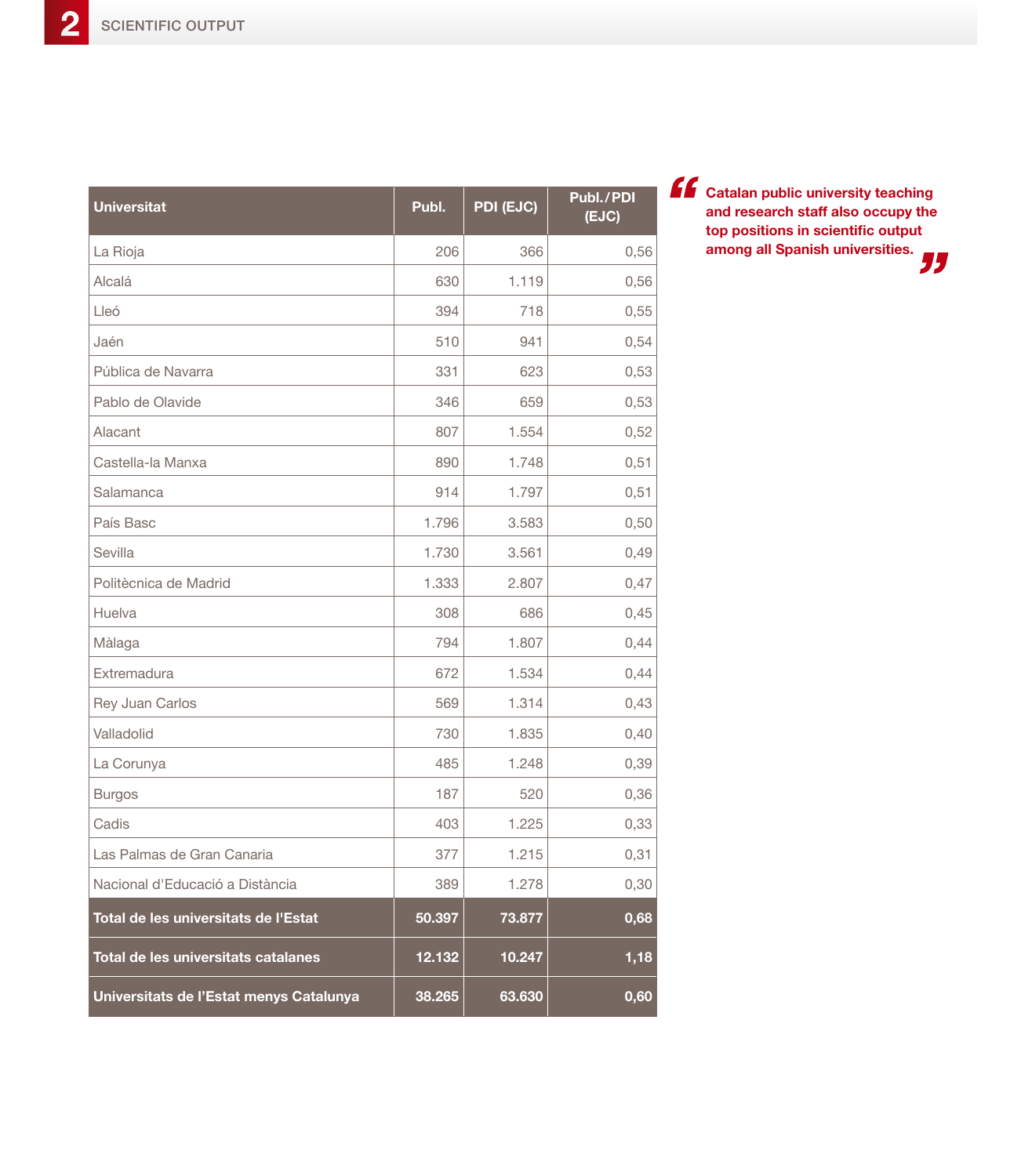**Table 5. Publications by full-time teaching and research staff with doctorates.**

| <b>Universitat</b>       | <b>Publicacions</b> | PDI doctor a<br>temps complet | <b>Publicacions / PDI</b><br>doctor a temps complet |
|--------------------------|---------------------|-------------------------------|-----------------------------------------------------|
| Autònoma de Barcelona    | 3.765               | 1.469                         | 2,56                                                |
| Pompeu Fabra             | 897                 | 418                           | 2,15                                                |
| <b>Barcelona</b>         | 4.066               | 2.310                         | 1,76                                                |
| Rovira i Virgili         | 849                 | 526                           | 1,61                                                |
| Girona                   | 583                 | 550                           | 1,06                                                |
| Politècnica de Catalunya | 1.590               | 1.532                         | 1,04                                                |
| Lleida                   | 382                 | 438                           | 0,87                                                |
| Oberta de Catalunya      | 84                  | 132                           | 0,64                                                |
| <b>Total</b>             | 12.216              | 7.375                         | 1,66                                                |

*Font: UNEIX i UOC, 2011 (PDI doctor) i Web of Science, 2012 (publicacions).*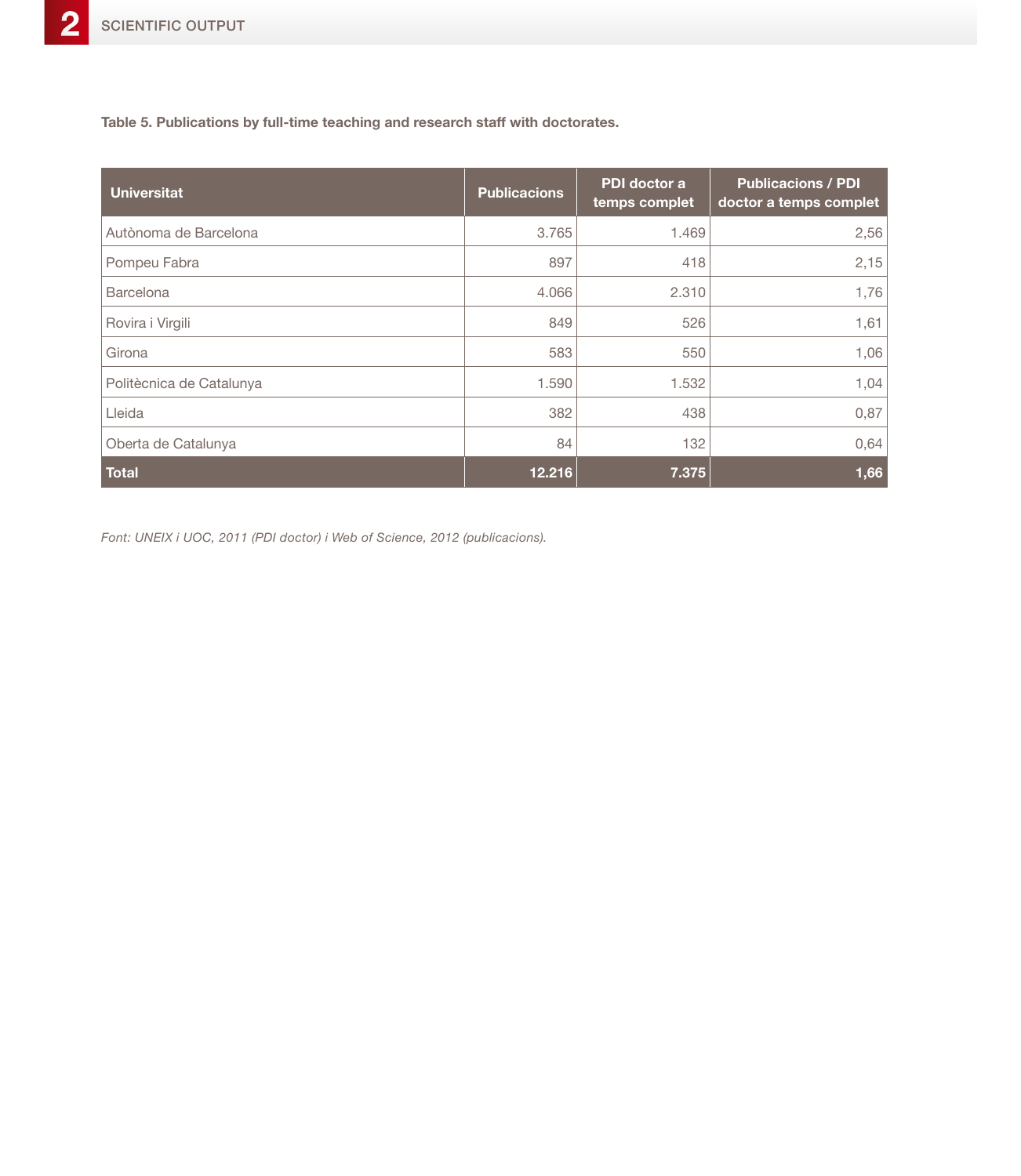

**Figure 10. R&D expenditures (higher education and government) as a ratio of GDP and impact of scientific output in EU-15 countries, 2006-2010.**

*Font: Elaboració pròpia a partir de l'Informe mundial SIR 2012 (impacte normalitzat). Eurostat (despesa R+D a la UE-15) i INE (despesa R+D a Catalunya, convertida a €PPA).*

*Nota: Les dades de despesa en R+D de Grècia estan disponibles només pels anys 2006 i 2007. Per tant, la despesa en R+D respecte el PIB es calcula sobre la base d'aquests dos anys.*

" **Catalan research is highly efficient; it is in the high-impact and low-resource quadrant for the EU-15.** 75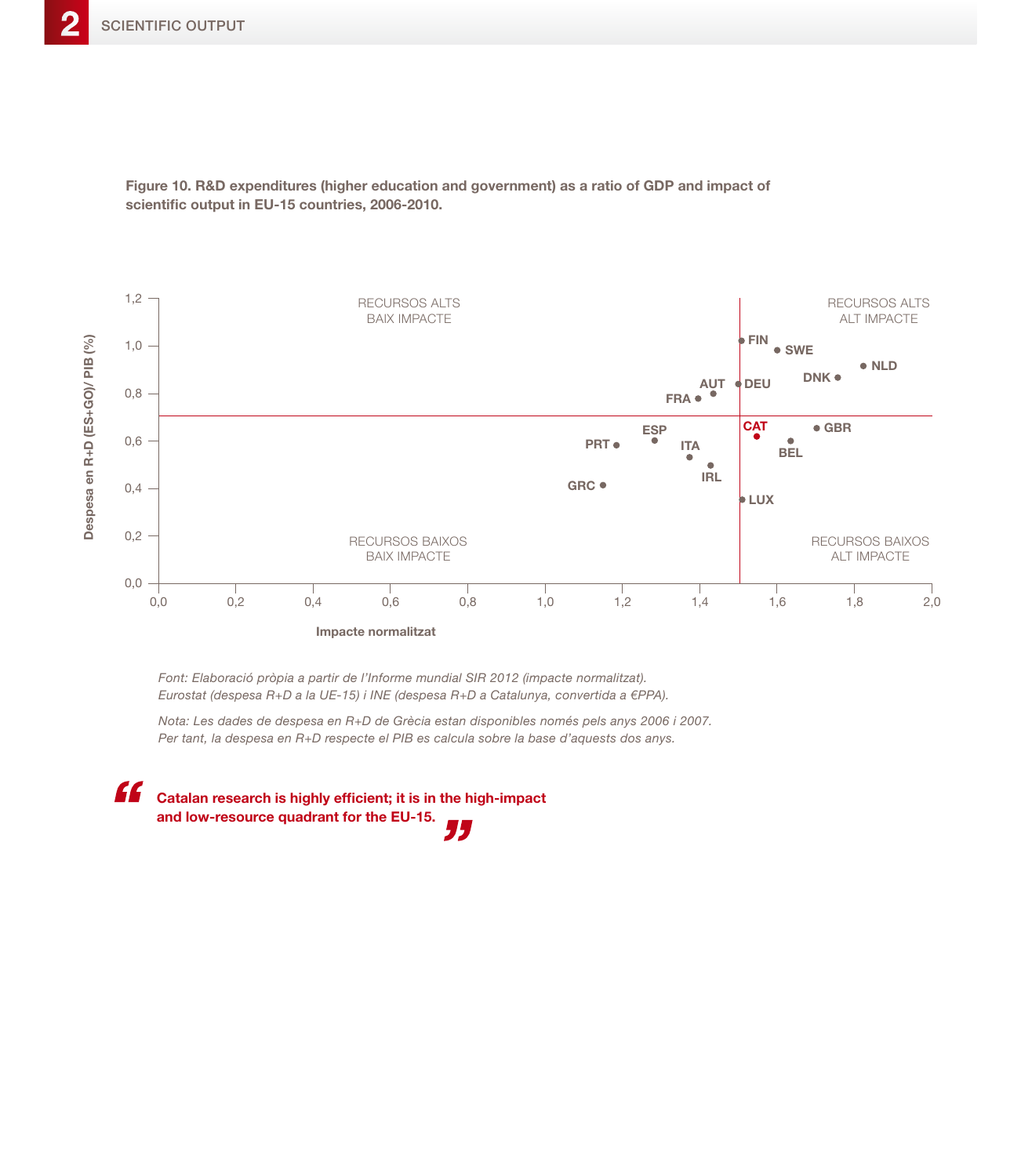**Table 6. Distribution of scientific output and impact by sector in EU-15 countries, ordered by impact and normalised average, 2006-2010.**

| País                       | <b>Universitats i institucions</b><br>d'ensenyament superior |                  | <b>Hospitals i centres de</b><br>recerca en salut |                  | Instituts R+D depenents del | <b>Govern</b>    |
|----------------------------|--------------------------------------------------------------|------------------|---------------------------------------------------|------------------|-----------------------------|------------------|
|                            | <b>Publicacions</b>                                          | Impacte<br>mitjà | <b>Publicacions</b>                               | Impacte<br>mitjà | <b>Publicacions</b>         | Impacte<br>mitjà |
| Holanda                    | 178.596                                                      | 1,81             | 22.455                                            | 1,95             | 19.283                      | 1,76             |
| Dinamarca                  | 61.120                                                       | 1,68             | 14.628                                            | 2,02             | 2.208                       | 1,71             |
| Regne Unit                 | 615.629                                                      | 1,66             | 113.258                                           | 1,88             | 25.939                      | 1,63             |
| Bèlgica                    | 85.812                                                       | 1,56             | 16.744                                            | 1,95             | 8.174                       | 1,47             |
| Suècia                     | 113.177                                                      | 1,53             | 23.686                                            | 1,86             |                             |                  |
| Finlàndia                  | 61.185                                                       | 1,44             | 10.921                                            | 1,90             | 4.128                       | 1,68             |
| Luxemburg                  | 1.235                                                        | 1,50             |                                                   |                  |                             |                  |
| Alemanya                   | 493.099                                                      | 1,45             | 16.657                                            | 1,63             | 136.839                     | 1,64             |
| Àustria                    | 62.789                                                       | 1,40             | 1.300                                             | 1,80             | 6.698                       | 1,62             |
| Irlanda                    | 38.135                                                       | 1,42             | 6.443                                             | 1,45             | 1.227                       | 1,30             |
| França                     | 466.729                                                      | 1,34             | 153.855                                           | 1,62             | 320.812                     | 1,36             |
| Itàlia                     | 341.394                                                      | 1,33             | 61.287                                            | 1,61             | 77.399                      | 1,33             |
| Portugal                   | 61.413                                                       | 1,18             | 3.608                                             | 1,10             | 5.333                       | 1,19             |
| Grècia                     | 63.372                                                       | 1,13             | 8.454                                             | 1,01             | 8.068                       | 1,35             |
| <b>UE-15 sense Espanya</b> | 2.643.685                                                    | 1,48             | 453.296                                           | 1,73             | 616.108                     | 1,45             |
| Espanya                    | 234.637                                                      | 1,18             | 94.288                                            | 1,39             | 62.488                      | 1,45             |
| <b>UE-15</b>               | 2.878.322                                                    | 1,46             | 547.584                                           | 1,67             | 678.596                     | 1,45             |
| Nre. institucions          | 530                                                          |                  | 273                                               |                  | 166                         |                  |
| Producció mitjana          | 5.431                                                        |                  | 2.006                                             |                  | 4.088                       |                  |
| Catalunya                  | 52,381                                                       | 1,35             | 32.385                                            | 1,79             | 6.153                       | 1,94             |
| %CAT/UE-15                 | 1,82%                                                        |                  | 5,91%                                             |                  | 0,91%                       |                  |
| Nre. institucions          | 9                                                            |                  | 22                                                |                  | 9                           |                  |
| Producció mitjana          | 5.820                                                        |                  | 1.472                                             |                  | 684                         |                  |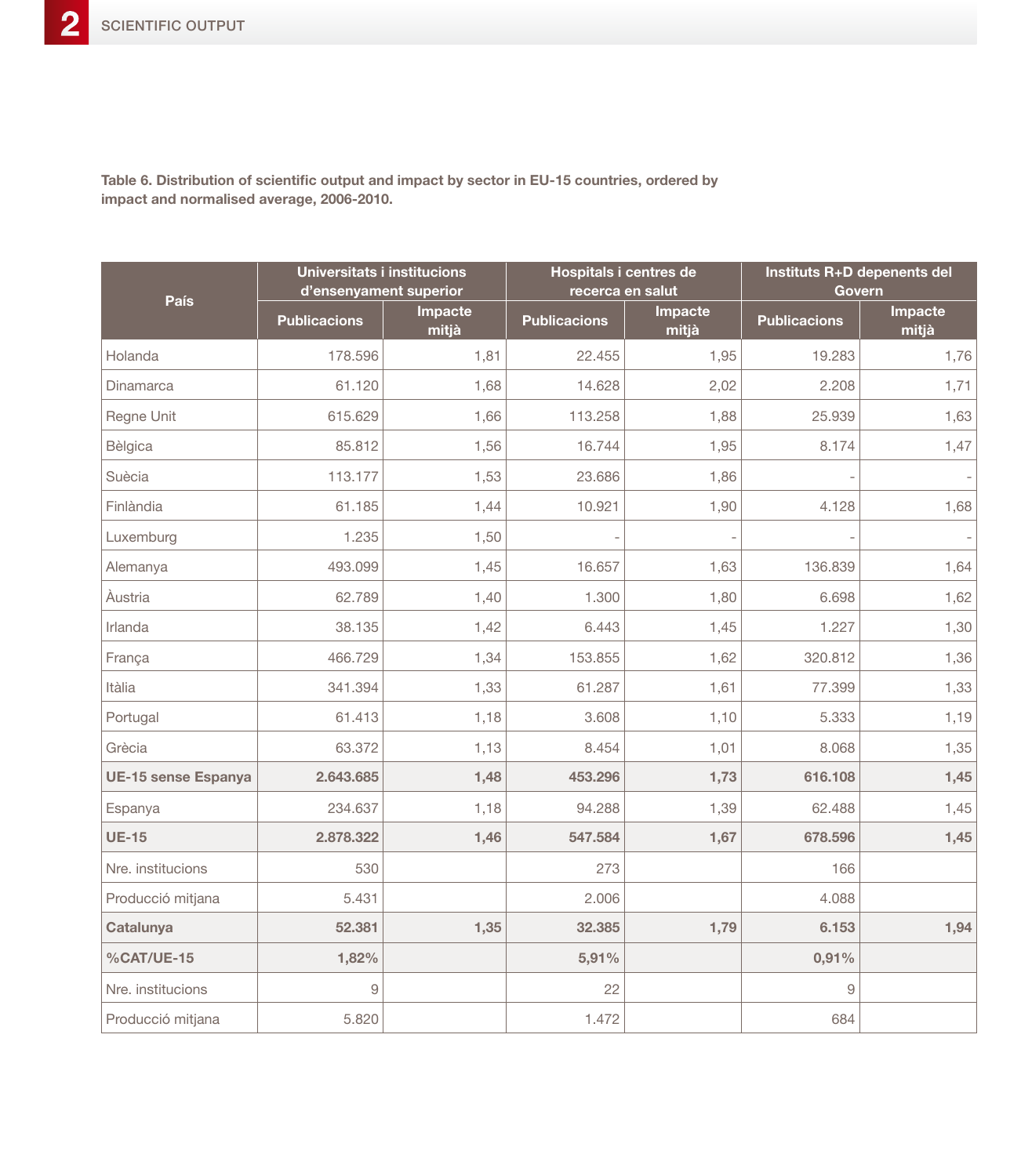**The Catalan research system has an average impact that is 54% higher than the world average and is in sixth position in the EU-15, two points above the data for the 2010 report.** 

| R+D empreses        |                  | <b>D'altres</b>     |                          | Agregat de   | Impacte         |
|---------------------|------------------|---------------------|--------------------------|--------------|-----------------|
| <b>Publicacions</b> | Impacte<br>mitjà | <b>Publicacions</b> | Impacte<br>mitjà         | publicacions | mitjà<br>global |
| 3.196               | 1,94             |                     | $\overline{\phantom{0}}$ | 223.530      | 1,82            |
| 1.001               | 2,60             |                     | $\overline{\phantom{0}}$ | 78.957       | 1,75            |
| 6.511               | 2,16             | 1.526               | 1,67                     | 762.863      | 1,69            |
| 4.304               | 1,90             |                     | $\overline{\phantom{0}}$ | 115.034      | 1,63            |
| 2.624               | 1,81             |                     | Ē,                       | 139.487      | 1,59            |
|                     |                  | 3.555               | 1,20                     | 79.789       | 1,50            |
|                     |                  |                     |                          | 1.235        | 1,50            |
| 11.234              | 1,46             | 562                 | 1,30                     | 658.391      | 1,49            |
|                     |                  |                     | $\overline{a}$           | 70.787       | 1,43            |
|                     |                  |                     |                          | 45.805       | 1,42            |
| 8.747               | 1,30             | 2.626               | 1,53                     | 952.769      | 1,39            |
| 881                 | 1,30             | 1.137               | 1,80                     | 482.098      | 1,37            |
|                     |                  |                     | J.                       | 70.354       | 1,18            |
|                     |                  |                     | $\overline{\phantom{0}}$ | 79.894       | 1,14            |
| 38.498              | 1,68             |                     | $\overline{\phantom{0}}$ | 3.760.993    | 1,51            |
| 305                 | 1,10             |                     |                          | 391.718      | 1,27            |
| 38.803              | 1,67             | 9.406               | 1,45                     | 4.152.711    | 1,49            |
| 26                  |                  | $\overline{7}$      |                          |              |                 |
| 1.492               |                  | 1.344               |                          |              |                 |
| $\blacksquare$      |                  |                     | $\overline{\phantom{a}}$ | 90.919       | 1,54            |
|                     |                  |                     |                          | 2,19%        |                 |
|                     |                  |                     |                          |              |                 |
|                     |                  |                     |                          |              |                 |

*Font: Elaboració pròpia a partir de l'Informe mundial SIR 2012.*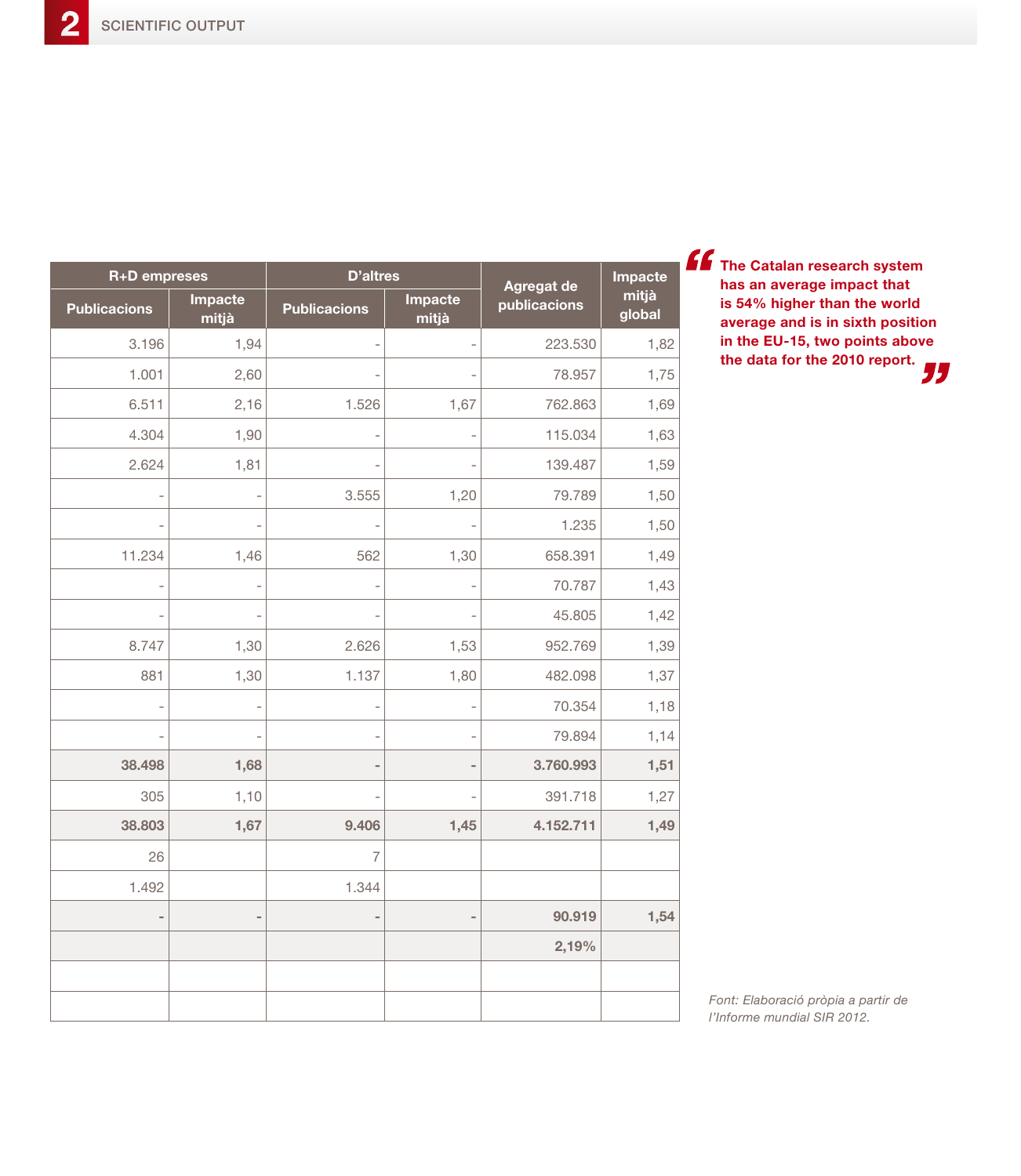

**Figure 11. Scientific output of higher education as a proportion of GDP and population for European Union. 2006-2010.** 

*Font: Elaboració pròpia a partir de l'Informe mundial SIR 2012 (publicacions) i Eurostat (PIB i població).*

" **The scientific output of Catalan public universities is in the upper mid-range among the European Union in terms of GDP and population.** "